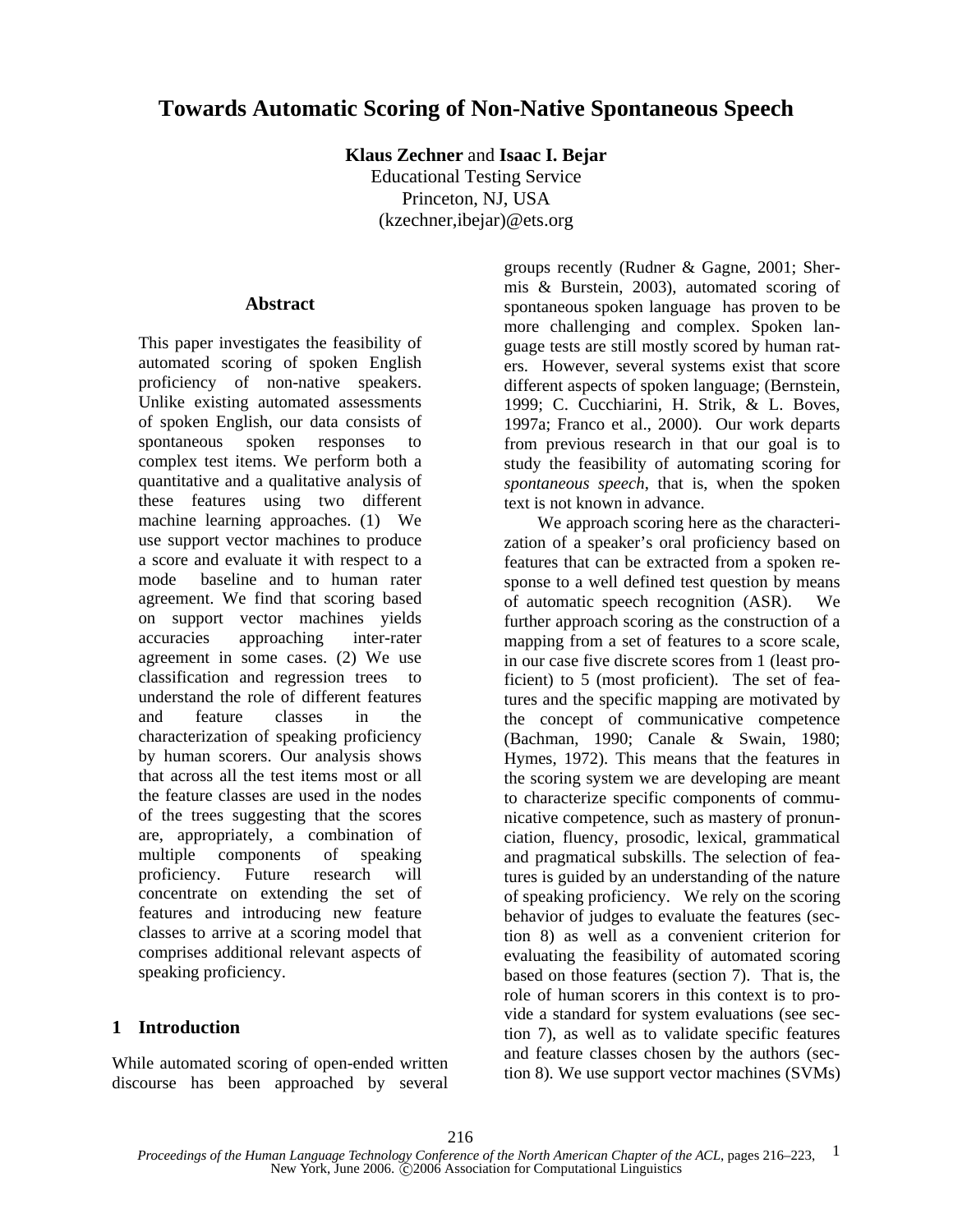to determine how well the features recover human scores. We collect performance data under three different conditions, where features are either based on actual recognizer output or on forced alignment. (Forced alignment describes a procedure in speech recognition where the recognizer is looking for the most likely path through the Hidden Markov Models given a transcription of the speech file by an experienced transcriber. This helps, e.g., in finding start and end times of words or phonemes.) We then use classification and regression trees (CART) as a means to evaluate the relative importance and salience of our features. When the classification criterion is a human score, as is the case in this study, an inspection of the CART tree can give us insights into the feature preferences a human judge might have in deciding on a score.

The organization of this paper is as follows: first, we discuss related work in spoken language scoring. Next, we introduce the data of our study and the speech recognizer used. In section 5 we describe features we used for this study. Section 6 describes the agreement among raters for this data. Section 7 describes the SVM analysis, section 8 the CART analysis. This is followed by a discussion and then finally by conclusions and an outlook on future work.

## **2 Related work**

There has been previous work to characterize aspects of communicative competence such as fluency, pronunciation, and prosody. (Franco et al., 2000) present a system for automatic evaluation of pronunciation performance on a phone level and a sentence level of native and nonnative speakers of English and other languages (EduSpeak). Candidates read English text and a forced alignment between the speech signal and the ideal path through the Hidden Markov Model (HMM) was computed. Next, the log posterior probabilities for pronouncing a certain phone at a certain position in the signal were computed to achieve a local pronunciation score. These scores are then combined with other automatically derived measures such as the rate of speech (number of words per second) or the duration of phonemes to yield global scores.

(C. Cucchiarini, S. Strik, & L. Boves, 1997b)) and (Cucchiarini et al., 1997a)) describe a system for Dutch pronunciation scoring along similar lines. Their feature set, however, is more extensive and contains, in addition to log likelihood Hidden Markov Model scores, various duration scores, and information on pauses, word stress, syllable structure, and intonation. In an evaluation, they find good agreement between human scores and machine scores.

(Bernstein, 1999)) presents a test for spoken English (SET-10) that has the following types of items: reading, repetition, fill-in-theblank, opposites and open-ended answers. All types except for the last are scored automatically and a score is reported that can be interpreted as an indicator of how native-like a speaker's speech is. In (Bernstein, DeJong, Pisoni, & Townshend, 2000), an experiment is performed to establish the generalizability of the SET-10 test. It is shown that this test's output can successfully be mapped to the Council of Europe's Framework for describing second language proficiency (North, 2000). This paper further reports on studies done to correlate the SET-10 with two other tests of English proficiency, which are scored by humans and where communicative competence is tested for. Correlations were found to be between 0.73 and 0.88.

## **3 Data**

The data we are using for the experiments in this paper comes from a 2002 trial administration of TOEFLiBT® (Test Of English as a Foreign Language—internet-Based Test) for nonnative speakers (LanguEdge ™). Item responses were transcribed from the digital recording of each response. In all there are 927 responses from 171 speakers. Of these, 798 recordings were from one of five main test items, identified as P-A, P-C, P-T, P-E and P-W. The remaining 129 responses were from other questions. As reported below, we use all 927 responses in the adaptation of the speech recognizer but the SVM and CART analyses are based on the 798 responses to the five test items. Of the five test items, three are *independent* tasks (P-A, P-C, P-T) where candidates have to talk freely about a certain topic for 60 seconds. An example might be "Tell me about your favorite teacher." Two of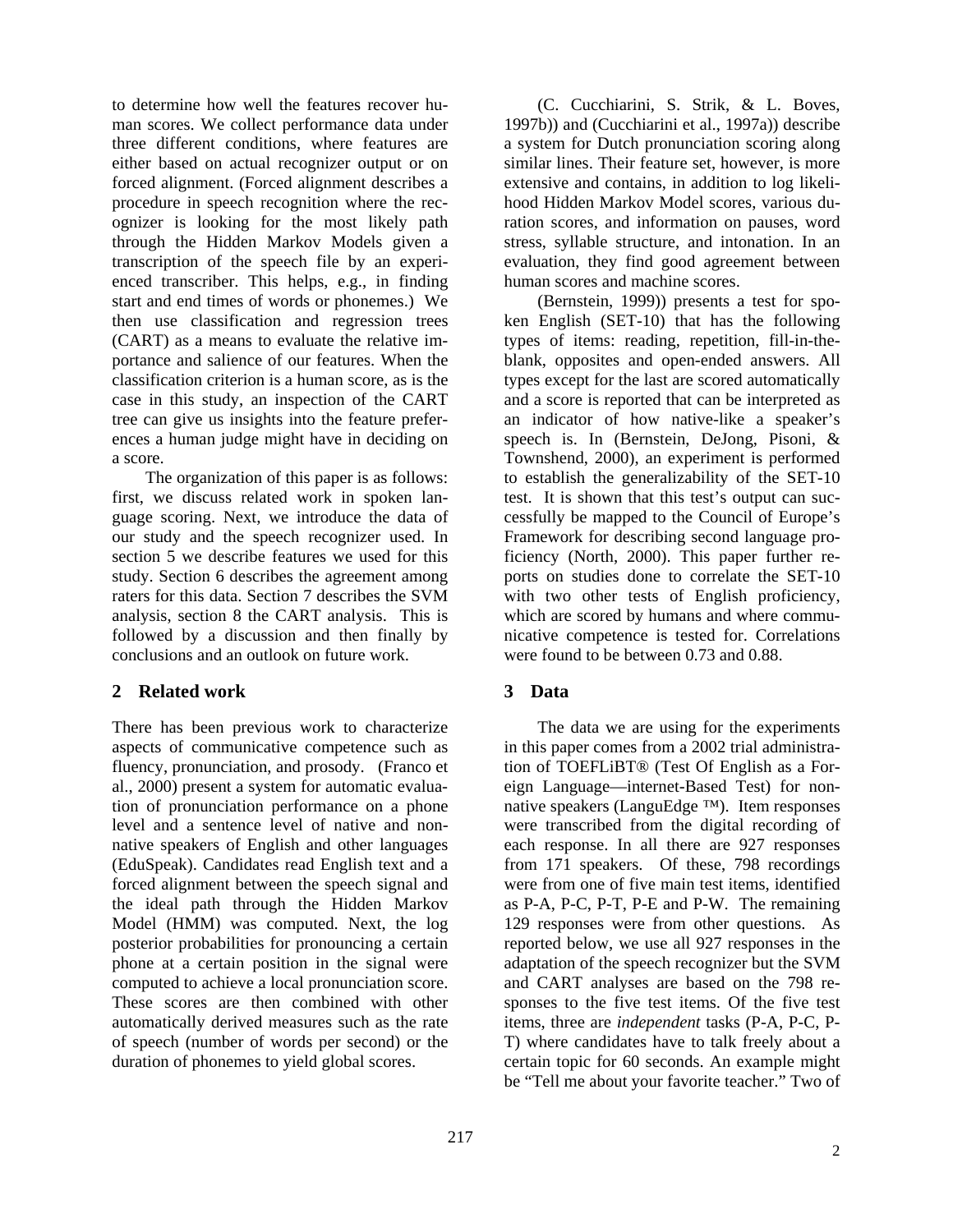the test items are *integrated* tasks (P-E, P-W) where candidates first read or listen to some material to which they then have to relate in their responses (90 seconds speaking time). An example might be that the candidates listen to a conversational argument about studying at home vs. studying abroad and then are asked to summarize the advantages and disadvantages of both points of view.

The textual transcription of our data set contains about 123,000 words and the audio files are in WAV format and recorded with a sampling rate of 11025Hz and a resolution of 8 bit.

For the purpose of adaptation of the speech recognizer, we split the full data (927 recordings) into a training (596) and a test set (331 recordings). For the CART and SVM analyses we have 511 files in the *train* and 287 files in the *eval* set, summing up to 798. (Both data sets are subsets from the ASR adaptation training and test sets, respectively.) The transcriptions of the audio files were done according to a transcription manual derived from the German VerbMobil project (Burger, 1995). A wide variety of disfluencies are accounted for, such as, e.g., false starts, repetitions, fillers, or incomplete words. One single annotator transcribed the complete corpus; for the purpose of testing inter-coder agreement, a second annotator transcribed about 100 audio files, which were randomly selected from the complete set of 927 files. The disagreement between annotators, measured as word error rate (WER = (substitutions + deletions + insertions) / (substitutions + deletions + correct)) was slightly above  $20\%$ (only lexical entries were measured here). This is markedly more disagreement than in other corpora, e.g., in SwitchBoard (Meteer & al., 1995) where disagreements in the order of 5% are reported, but we have non-native speech from speakers at different levels of proficiency which is more challenging to transcribe.

### **4 Speech recognition system**

Our speech recognizer is a gender-independent Hidden Markov Model system that was trained on 200 hours of dictation data by native speakers of English. 32 cepstral coefficients are used; the dictionary has about 30,000 entries. The sampling rate of the recognizer is 16000Hz as opposed to 11025Hz for the LanguEdge™ corpus. The recognizer can accommodate this difference internally by up-sampling the input data stream.

As our speech recognition system was trained on data quite different from our application (dictation vs. spontaneous speech and native vs. non-native speakers) we adapted the system to the LanguEdge ™ corpus. We were able to increase word accuracy on the unseen test set from 15% before adaptation to 33% in the fully adapted model (both acoustic and language model adaptation).

### **5 Features**

Our feature set, partly inspired by (Cucchiarini et al., 1997a), focuses on low-level fluency features, but also includes some features related to lexical sophistication and to content. The feature set also stems, in part, from the written guidelines used by human raters for scoring this data. The features can be categorized as follows: (1) Length measures, (2) lexical sophistication measures, (3) fluency measures, (4) rate measures, and (5) content measures. Table 1 renders a complete list of the features we computed, along with a brief explanation. We do not claim these features to provide a full characterization of communicative competence; they should be seen as a first step in this direction. The goal of the research is to gradually build such a set of features to eventually achieve as large a coverage of communicative competence as possible. The features are computed based on the output of the recognition engine based on either forced alignment or on actual recognition. The output consists of (a) start and end time of every token and hence potential silence in between (used for most features); (b) identity of filler words (for disfluency-related features); and (c) word identity (for content features).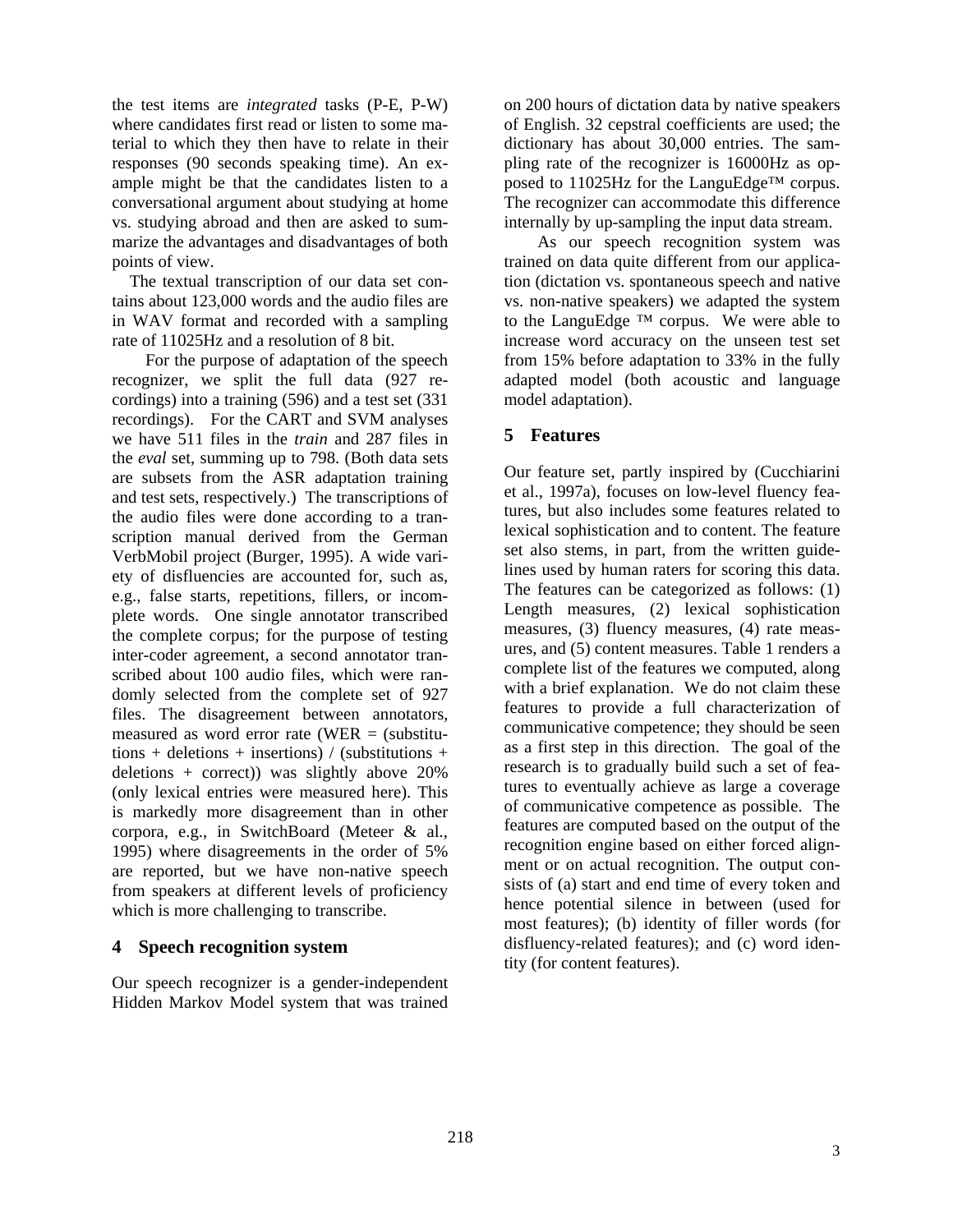| <b>Lexical counts and length measures</b> |                                                                            |  |  |  |  |  |
|-------------------------------------------|----------------------------------------------------------------------------|--|--|--|--|--|
| Segdur                                    | Total duration in seconds of all the utterances                            |  |  |  |  |  |
| Numutt                                    | Number of utterances in the response                                       |  |  |  |  |  |
| <b>Numwds</b>                             | Total number of word forms in the speech sample                            |  |  |  |  |  |
| Numdff                                    | Number of disfluencies (fillers)                                           |  |  |  |  |  |
| Numtok                                    | Number of tokens = $Numwds+Numdff$                                         |  |  |  |  |  |
| <b>Lexical sophistication</b>             |                                                                            |  |  |  |  |  |
| <b>Types</b>                              | Number of unique word forms in the speech sample                           |  |  |  |  |  |
| Ttratio                                   | Ratio Types/Numtok (type-token ratio, TTR)                                 |  |  |  |  |  |
| <b>Fluency measures</b>                   |                                                                            |  |  |  |  |  |
| (based on pause information)              |                                                                            |  |  |  |  |  |
| Numsil                                    | Number of silences, excluding silences between utterances                  |  |  |  |  |  |
| Silpwd                                    | Ratio Numsil/Numwds                                                        |  |  |  |  |  |
| Silmean                                   | Mean duration in seconds of all silences in a response to a test item      |  |  |  |  |  |
| Silstddv                                  | Standard deviation of silence duration                                     |  |  |  |  |  |
| <b>Rate measures</b>                      |                                                                            |  |  |  |  |  |
| Wpsec                                     | Number of words per second                                                 |  |  |  |  |  |
| Dpsec.                                    | Number of disfluencies per second                                          |  |  |  |  |  |
| Tpsec                                     | Number of types per second                                                 |  |  |  |  |  |
| Silpsec.                                  | Number of silences per second                                              |  |  |  |  |  |
| <b>Content measures</b>                   | We first compute test-item-specific word vectors with the frequency        |  |  |  |  |  |
|                                           | counts of all words occurring in the <i>train</i> set for each test item   |  |  |  |  |  |
|                                           | (wvec_testitem). Then we generate for every item response a word           |  |  |  |  |  |
|                                           | vector in kind (wvec_response) and finally compute the inner prod-         |  |  |  |  |  |
|                                           | uct to yield a similarity score:                                           |  |  |  |  |  |
|                                           | $sim =$ wvec_testitem*wvec_response                                        |  |  |  |  |  |
| Cyfull                                    | wvec_testitem*wvec_response                                                |  |  |  |  |  |
| 6 other Cv*-features                      | As Cvfull but measure similarity to a subset of wvec_testitem, based       |  |  |  |  |  |
|                                           | on the scores in the <i>train</i> set (e.g., "all responses with score 1") |  |  |  |  |  |
| Cylennorm                                 | Length-normalized Cvfull: Cvfull/Numwds                                    |  |  |  |  |  |

Table 1: List of features with definitions.

### **6 Inter-rater agreement**

The training and scoring procedures followed standard practices in large scale testing. Scorers are trained to apply the scoring standards that have been previously agreed upon by the developers of the test. The training takes the form of discussing multiple instances of responses at each score level. The scoring of the responses used for training other raters is done by more experienced scorers working closely with the designers of the test.

All the 927 speaking samples (see section 3) were rated once by one of several expert raters, which we call Rater1. A second rating was obtained for approximately one half (454) of the speaking samples, which we call Rater2. We

computed the exact agreement for all Rater1- Rater2 pairs for all five test items and report the results in the last column of Table 2. Overall, the exact agreement was about 49% and the kappa coefficient 0.34. These are rather low numbers and certainly demonstrate the difficulty of the rating task for humans. Inter-rater agreement for integrated tasks is lower than for independent tasks. We conjecture that this is related to the dual nature of scoring integrated tasks: for one, the communicative competence per se needs to be assessed, but on the other hand so does the correct interpretation of the written or auditory stimulus material. The low agreement in general is also understandable since the number of feature dimensions that have to be mentally inte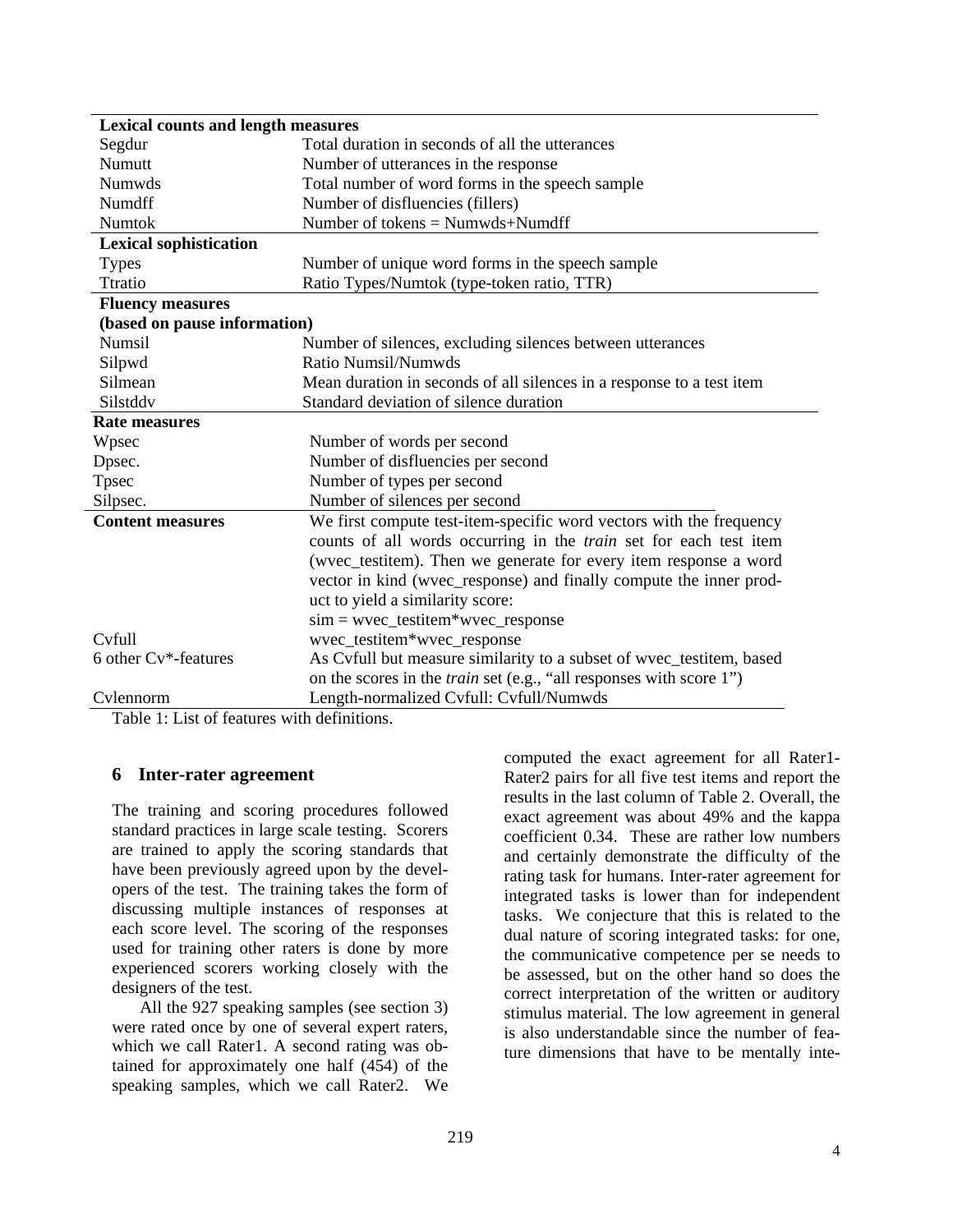grated pose a significant cognitive load for  $i$ udges. $<sup>1</sup>$ </sup>

#### **7 SVM models**

As we have mentioned earlier, the rationale behind using support vector machines for score prediction is to yield a quantitative analysis of how well our features would work in an actual scoring system, measured against human expert raters. The choice of the particular classifier being SVMs was due to their superior performance in many machine learning tasks.

#### **7.1 Support vector machines**

Support vector machines (SVMs) were introduced by (Vapnik, 1995) as an instantiation of his approach to model regularization. They attempt to solve a multivariate discrete classification problem where an n-dimensional hyperplane separates the input vectors into, in the simplest case, two distinct classes. The optimal hyperplane is selected to minimize the classification error on the training data, while maintaining a maximally large margin (the distance of any point from the separating hyperplane).

#### **7.2 Experiments**

We built five SVM models based on the *train* data, one for each of the five test items. Each model has two versions: (a) based on forced alignment with the true reference, representing the case with 100% word accuracy (align), and (b) based on the actual recognition output hypotheses (hypo). The SVM models were tested on the *eval* data set and there were three test conditions: (1) both training and test conditions derived from forced alignment (alignalign); (2) models trained on forced alignment and evaluated based on actual recognition hypotheses (align-hypo; this represented the realistic situation that while human transcriptions are made for the training set, they would turn out to be too costly when the system is running continuously); and (3) both training and evaluation are based on ASR output in recognition mode (hypo-hypo).

We identified the best models by running a set of SVMs with varying cost factors, ranging from 0.01 to 15, and three different kernels: radial basis function, and polynomial, of second degree and of third degree. We selected the best performing models measured on the *train* set and report results with these models on the *eval* set. The cost factor for all three configurations varied between 5 and 15 among the five test items, and as best kernel we found the radial basis function in almost all cases, except for some polynomial kernels in the hypo-hypo configuration

|             | Mode<br>% of<br>eval<br>set) | Train : align<br>Eval : align | Train : align<br>Eval : hypo | Train : hypo<br>Eval : hypo | Human Rater<br>Agreement (%<br>of all pairs) |
|-------------|------------------------------|-------------------------------|------------------------------|-----------------------------|----------------------------------------------|
| $P-A$ (ind) | 34                           | 40.7                          | 33.9                         | 35.9                        | 53                                           |
| $P-C$ (ind) | 53                           | 50.0                          | 55.0                         | 56.7                        | 57                                           |
| $P-T$ (ind) | 38                           | 43.4                          | 18.9                         | 37.7                        | 54                                           |
| $P-E$ (int) | 25                           | 42.1                          | 26.3                         | 47.4                        | 43                                           |
| $P-W(int)$  | 29                           | 34.5                          | 20.7                         | 39.7                        | 42                                           |

Table 2: Speech scoring: Mode baseline, SVM performance on forced alignment and standard recognition data, and human agreement for all five test items (ind=independent task; int=integrated task).

 $\frac{1}{1}$  $1$  Inter-human agreement rates for written language, such as essays, are significantly higher, around 70-80% with a 5 point scale (Y.Attali, personal communication). More recently we observed agreement rates of about 60% for spoken test items, but here a 4-point scale was used.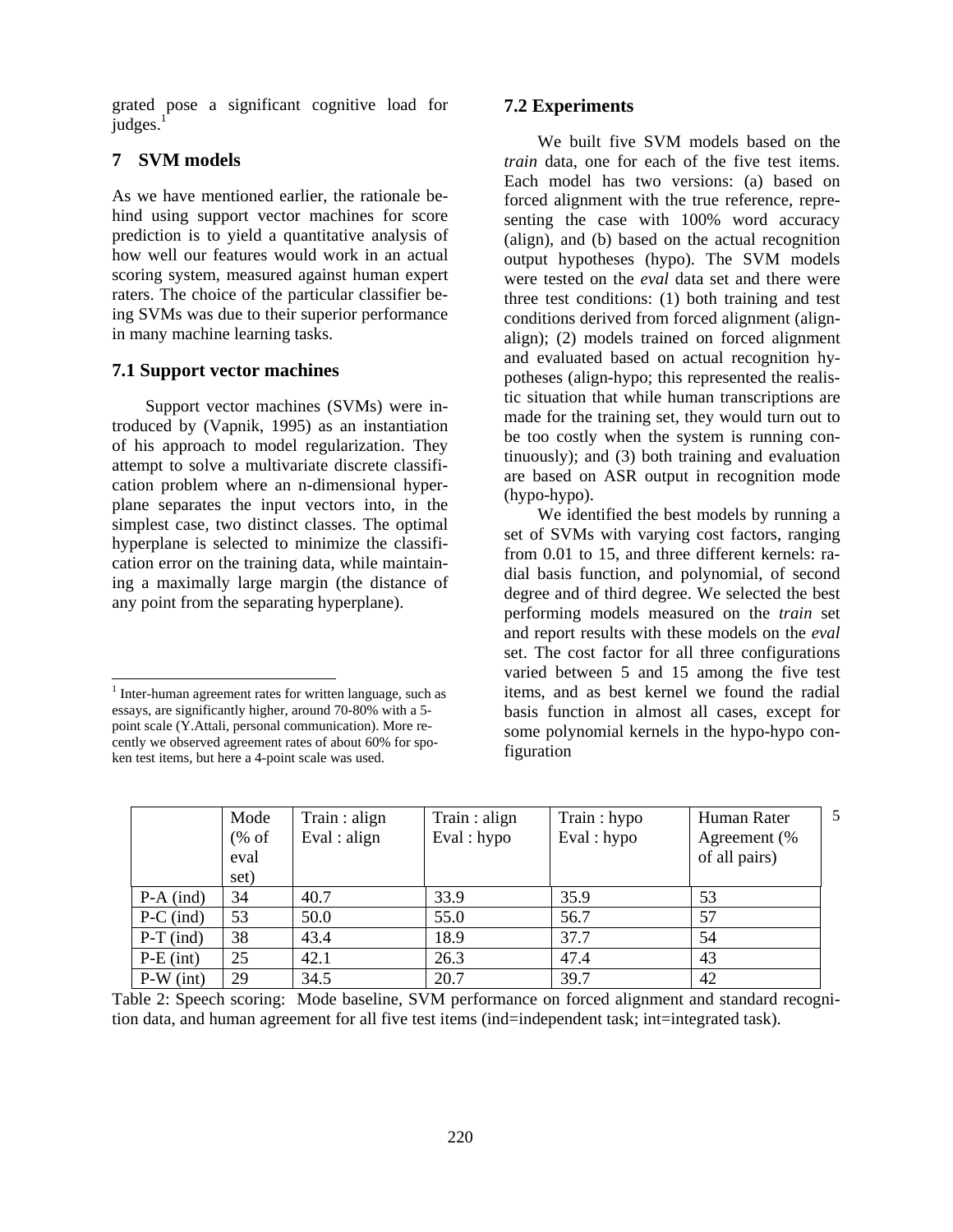### **7.3 Results**

Table 2 shows the results for the SVM analysis as well as a baseline measure of agreement and the inter rater agreement. The baseline refers to the expected level of agreement with Rater1 by simply assigning the mode of the distribution of scores for a given question, i.e., to always assign the most frequently occurring score on the *train* set. Table 2 also reports the agreement between trained raters. As can be seen the human agreement is consistently higher than the mode agreement but the difference is less for the integrated questions suggesting that humans scorers found those questions more challenging to score consistently.

The other 3 columns of Table 2 report the results for the perfect agreement between a score assigned by the SVM developed for that test question and Rater1 on the *eval* corpus, which was not used in the development of the SVM. We observe that for the align-align configuration, accuracies are all clearly better than the mode baseline, except for P-C, which has an unusually skewed score distribution and therefore a rather high mode baseline. In the alignhypo case, where SVM models were built based on features derived from ASR forced alignment and where these models were tested using ASR output in recognition mode, we see a general drop in performance – again except for P-C – which is to be expected as the training and test data were derived in different ways. Finally, in the hypo-hypo configuration, using ASR recognition output for both training and testing, SVM models are, in comparison to the align-align models, improved for the two integrated tasks but not for the independent tasks, again except for P-C. The SVM classification accuracies for the integrated tasks are in the range of human scorer agreement, which indicates that a performance ceiling may have been reached already. These results suggest that the recovery of scores is more feasible for integrated rather than independent tasks. However, it is also the case that human scorers had more difficulty with the integrated tasks, as discussed in the previous section.

The fact that the classification performance of the hypo-hypo models is not greatly lower than

that of the align-align models, and in some cases even higher ---and that with the relatively low word accuracy of 33%---, leads to our conjecture that this could be due to the majority of features being based on measures which do not require a correct word identity such as measures of rate or pauses.

In a recent study (Xi, Zechner, & Bejar, 2006) with a similar speech corpus we found that while the hypo-hypo models are better than the alignalign models when using features related to fluency, the converse is true when using wordbased vocabulary features.

## **8 CART models**

#### **8.1 Classification and regression trees**

Classification and regression trees (CART trees) were introduced by (Breiman, Friedman, Olshen, & Stone, 1984). The goal of a classification tree is to classify the data such that the data in the terminal or classification nodes is as pure as possible meaning all the cases have the same true classification, in the present case a score provided by a human rater, the variable Rater1 above. At the top of the tree all the data is available and is split into two groups based on a split of one of the features available. Each split is treated in the same manner until no further splits are possible, in which case a terminal node has been reached.

### **8.2 Tree analysis**

For each of the five test items described above we estimated a classification tree using as independent variables the features described in Table 1 and as the dependent variable a human score. The trees were built on the *train* set. Table 3 shows the distribution of features in the CART tree nodes of the five test items (rows) based on feature classes (columns). For P-A, for example, it can be seen that three of the feature classes have a count greater than 0. The last column shows the number of classes appearing in the tree and the number of total features, in parentheses. The P-A tree, for example has six features from three classes. The last row summarizes the number of test items that relied on a feature class and the number of features from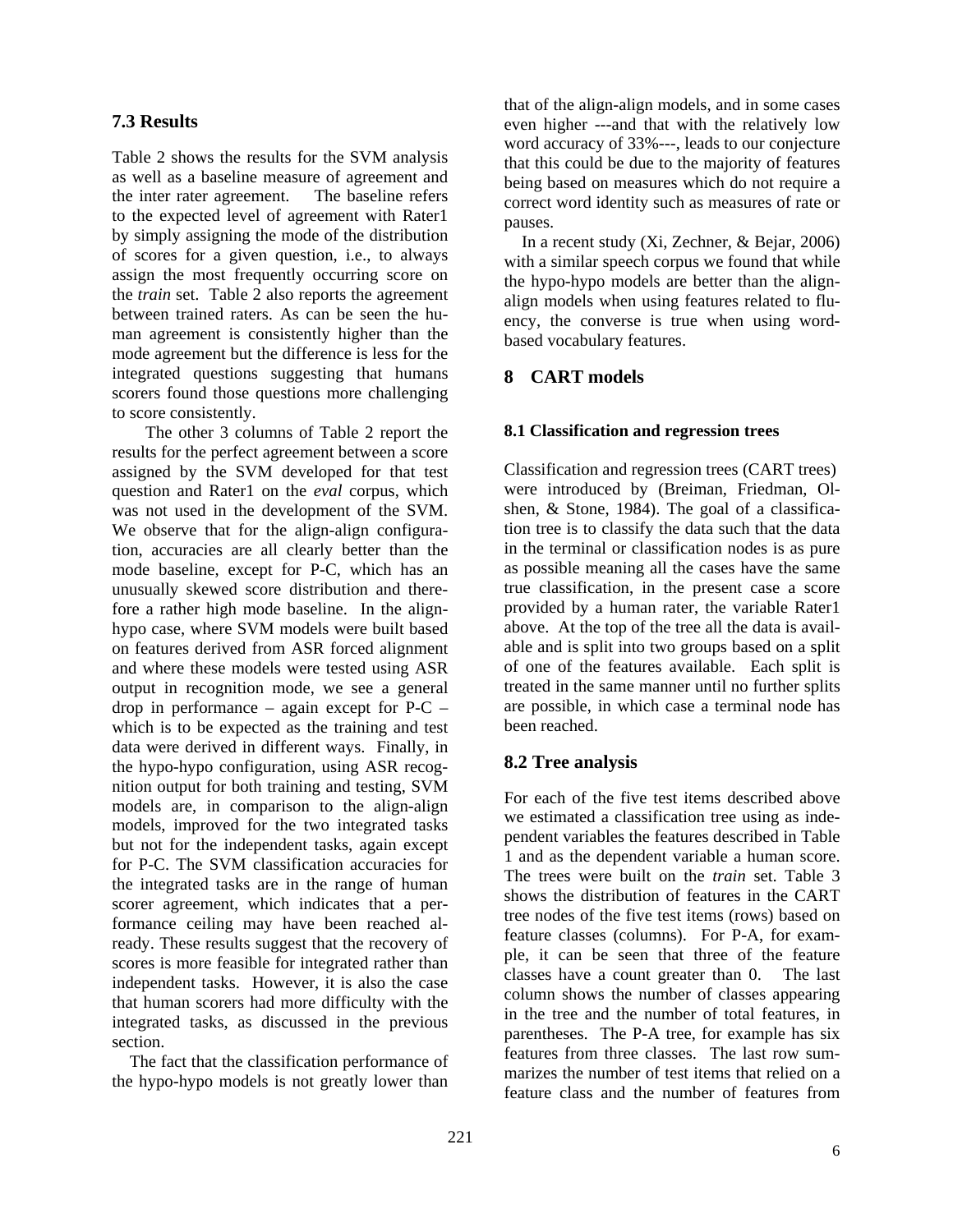that class across all five test items, in parenthesis. For example, Rate and Length were present in every test item and lexical sophistication was present in all but one test item. The table suggests that across all test items there was good coverage of feature classes but length was especially well represented. This is to be expected with a group heterogeneous in speaking proficiency. The length features often were used to classify students in the lower scores, that is, students who could not manage to speak sufficiently to be responsive to the test item.

#### **9 Discussion**

#### **9.1 Speech recognition**

We successfully adapted an off-the-shelf speech recognition engine for the purpose of assessing spontaneous speaking proficiency. By acoustic and language model adaptation, we were able to markedly increase our speech recognition engine's word accuracy, from initially 15% to eventually 33%. Although a 33% recognition rate is not high by current standards, the hurdles to higher recognition are significant, including the fact that the recognizer's acoustic model was originally trained on quite different data, and the fact that our data is based on highly accented

speech from non-native speakers of English of a range of proficiencies, which are harder to recognize than native speakers.

#### **9.2 SVM and CART models**

Our goal in this research has been to develop models for automatically scoring communicative competence in non-native speakers of English. The approach we took is to compute features from ASR output that may eventually serve as indicators of communicative competence. We evaluated those features (a) in quantitative respect by using SVM models for score prediction and (b) in qualitative respect in terms of their roles in assigning scores based on a human criterion by means of CART analyses.

We found in the analysis of the SVM models that despite low word accuracy, with ASR recognition as a basis for training and testing, scores near inter-rater agreement levels can be reached for those items that include a listening or reading passage. When simulating perfect word accuracy (in the align-align configuration), 4 of 5 test items achieve scoring accuracies above the mode baseline. These results are very encouraging in the light that we are continuing to add features to the models on various levels of speech proficiency.

| Test item  | Length | Lexical        | Fluency | Rate | Content | Total:       |
|------------|--------|----------------|---------|------|---------|--------------|
|            |        | sophistication |         |      |         | # classes    |
|            |        |                |         |      |         | (# features) |
| $P-A$      | 4      |                |         |      |         | 3(6)         |
| $P-C$      |        | 0              |         |      |         | 4(7)         |
| $P-T$      |        |                |         |      |         | 4(5)         |
| $P-E$      |        |                |         |      |         | 5(6)         |
| $P-W$      |        | 2              |         |      |         | 3(4)         |
| Total #    | 5(12)  | 4(5)           | 2(3)    | 5(5) | 3(3)    | 19(28)       |
| classes (# |        |                |         |      |         |              |
| features)  |        |                |         |      |         |              |

Table 3: Distribution of features from the nodes of five CART trees (rows) into feature classes (columns). The "totals" in the last colunmn and row count first the number of classes with at least one feature and then sums the features (in parentheses).